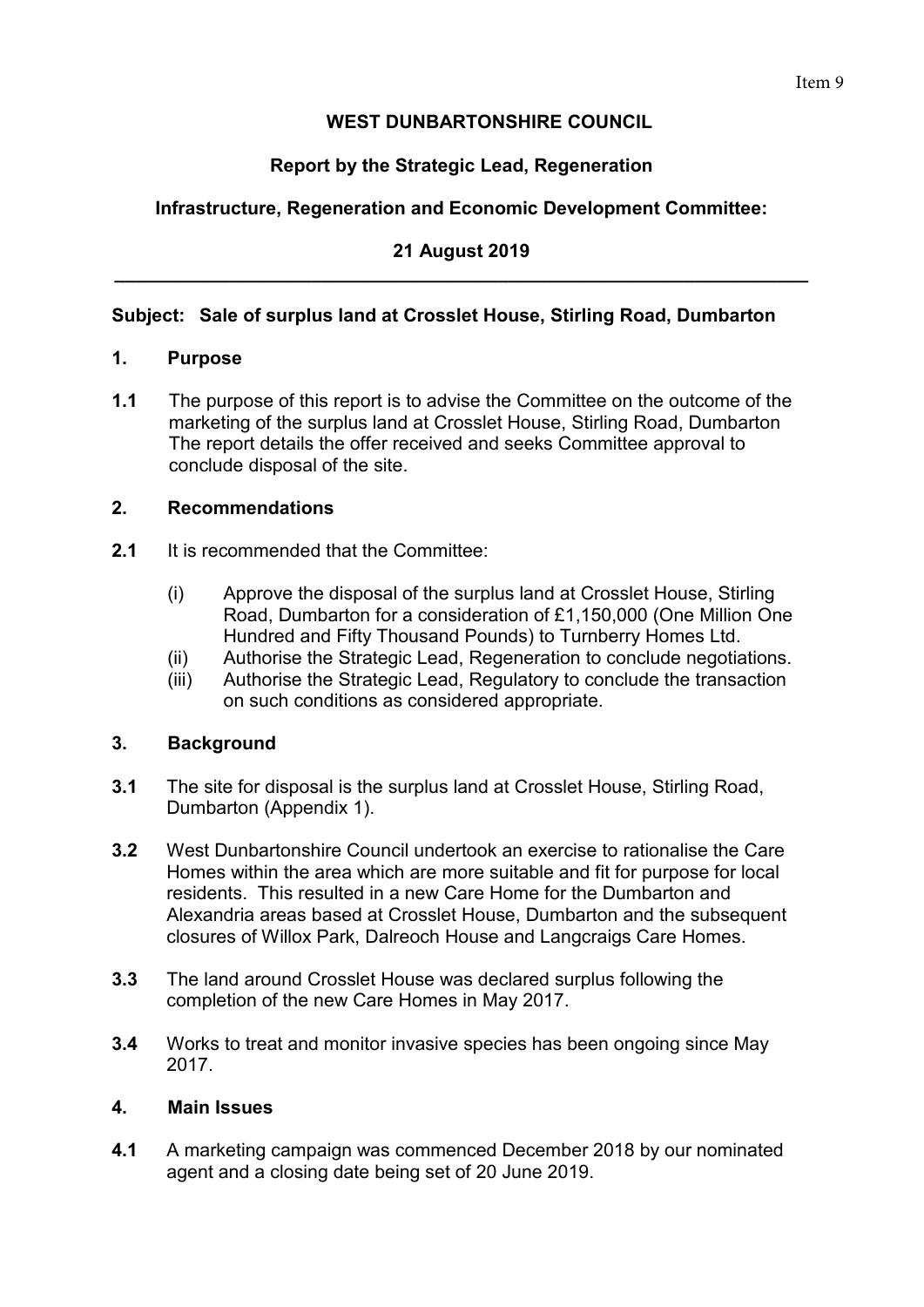- **4.2** The site was extensively marketed; sales particulars (Appendix 2) were uploaded onto various property websites, including the Council's own website. Regular e-mailing's were undertaken to our nominated agent's comprehensive list of property agents, developers, housing associations and property companies. A "For Sale" sign was also erected at a prominent location on site.
- **4.3** At the closing date, three offers to purchase were received from developers with the highest £1,150,000 (One Million One Hundred and Fifty Thousand Pounds) being recommended for acceptance.
- **4.4** Within the Local Development Plan Proposed Plan 2018 the site is identified as opportunities for private housing opportunity (H2(17)).
- **4.5** Turnberry Homes, a medium sized house builder, has submitted the higher of the three offers. They are a well established and successful house builder who have undertaken a number of schemes within West Dunbartonshire and are therefore well aware of the Council's planning and other statutory requirements.
- **4.6** Turnberry Homes propose a scheme of 40 private dwelling units being a mix of 3 and 4 bedroom detached and semi detached villas and four, two bedroom flatted development as detailed in the attached layout plan (Appendix 3).
- **4.7** Turnberry Homes have reflected in their offer soft abnormal costs based on the information supplied by the Council but this will be subject to a more detailed site investigation.

#### **5. People Implications**

**5.1** Other than the Officers time involved in concluding the proposed deal there are no People implications.

#### **6. Financial and Procurement Implications**

- **6.1** The financial implications of the proposed sale is a capital receipt to the Council of £1,150,000 minus abnormal costs to be agreed.
- **6.2** Construction of 40 units as indicated by Turnberry Homes would generate a minimum income in the region of £72,874 per annum for both Council Tax based on Band E rating. This income stream cannot obviously be guaranteed and would be dependent on all units being sold and planning permission being achieved. We have had no indicative layout plan by the purchaser and therefore this is at this stage an anticipated figure. The income stream cannot be guaranteed as this would depend on the net migratory effect.
- **6.3** There are no procurement implications arising from this report.